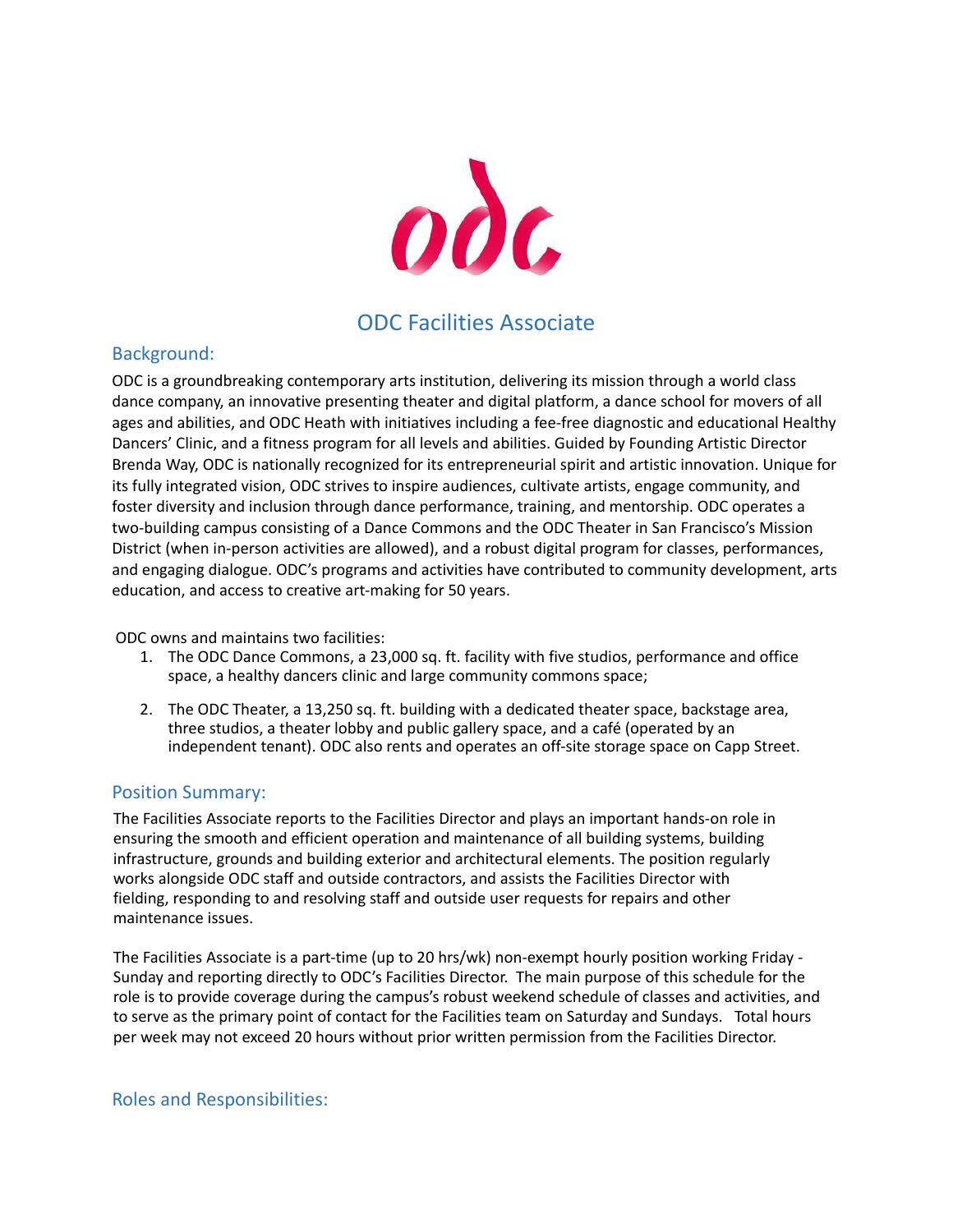- Performs corrective and regular, preventive maintenance for building systems.
- Performs maintenance and cleaning of building structures, permanent interior elements & grounds and exterior elements.
- Assists in maintaining cleanliness and order of public areas between janitorial services and assists with management and oversight of janitorial crews/contract.
- Responsible for the timely completion or resolution of all assigned facilities repair requests, including assessing or resolving issues with ODC's phone, voicemail, security, fire control, electrical, plumbing and HVAC control systems.
- Consistently documents the conditions and standards required to properly maintain all building systems, structures, equipment, and other related assets.
- Evaluates and reports inventories of supplies needed to maintain the facilities systems and equipment.

## Required qualifications

- Must be over 21 years of age and eligible to work in the US.
- Based in proximity of the Bay Area to allow regular on-site work on the ODC campus (351 Shotwell Street and 3153 17th Street, San Francisco, CA 94110).
- High school diploma or equivalent preferred.
- 3-5 years of professional maintenance or facilities experience.
- Excellent maintenance problem-solving techniques.
- Ability to set objectives, manage, and evaluate projects through to completion.
- Extensive customer/vendor relations experience.
- Excellent communication skills (verbal and written).
- Ability to work independently as well as a member of a team.
- Effective organization, time management, multitasking and attention to detail.
- With notification in advance, must be able to be on call after-hours.
- Hold a current California driver's license for transporting supplies when needed.
- Comfortable working with a full range of age groups and with people of all backgrounds and abilities in a dynamic, culturally diverse dance environment.
- To safeguard the health and well-being of our employees and clients ODC requires the following steps regarding Covid 19 vaccination. All employees must take all necessary steps to be fully vaccinated as defined by the city and county of San Francisco as a condition of employment, unless a reasonable accommodation is approved.

## Physical Requirements and Work Environment

- Work is performed in an office and performing arts facilities setting.
- Must be able to use tools that require wrist and hand movements.
- Must be able to maintain crouching and bending positions for extended periods of time.
- Must be able to use power tools.
- Working on ladders, sometimes above 12 feet in height.
- Must be able to lift and carry 50 lbs.